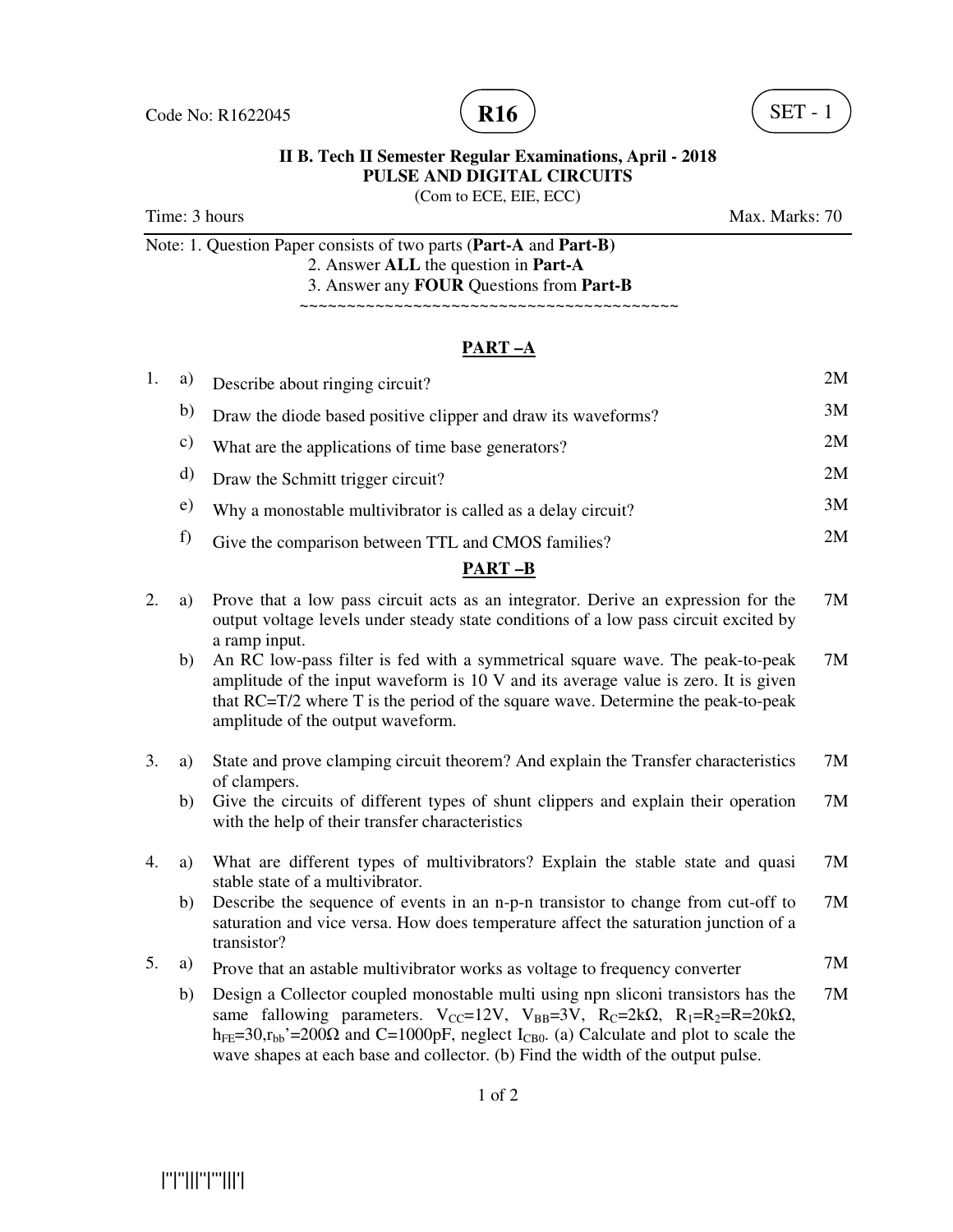

- 6. a) With the help of neat circuit diagram and waveforms explain transistor miller time base generator? 6M
	- b) Discuss about the recovery time of a sweep circuit. How do you achieve short recovery time? 8M
- 7. a) Give the comparison of different logic families? 6M
	- b) Draw the circuit diagram of a unidirectional sampling gate which delivers an output only at the coincidence of a number of control voltages and explain its working. 8M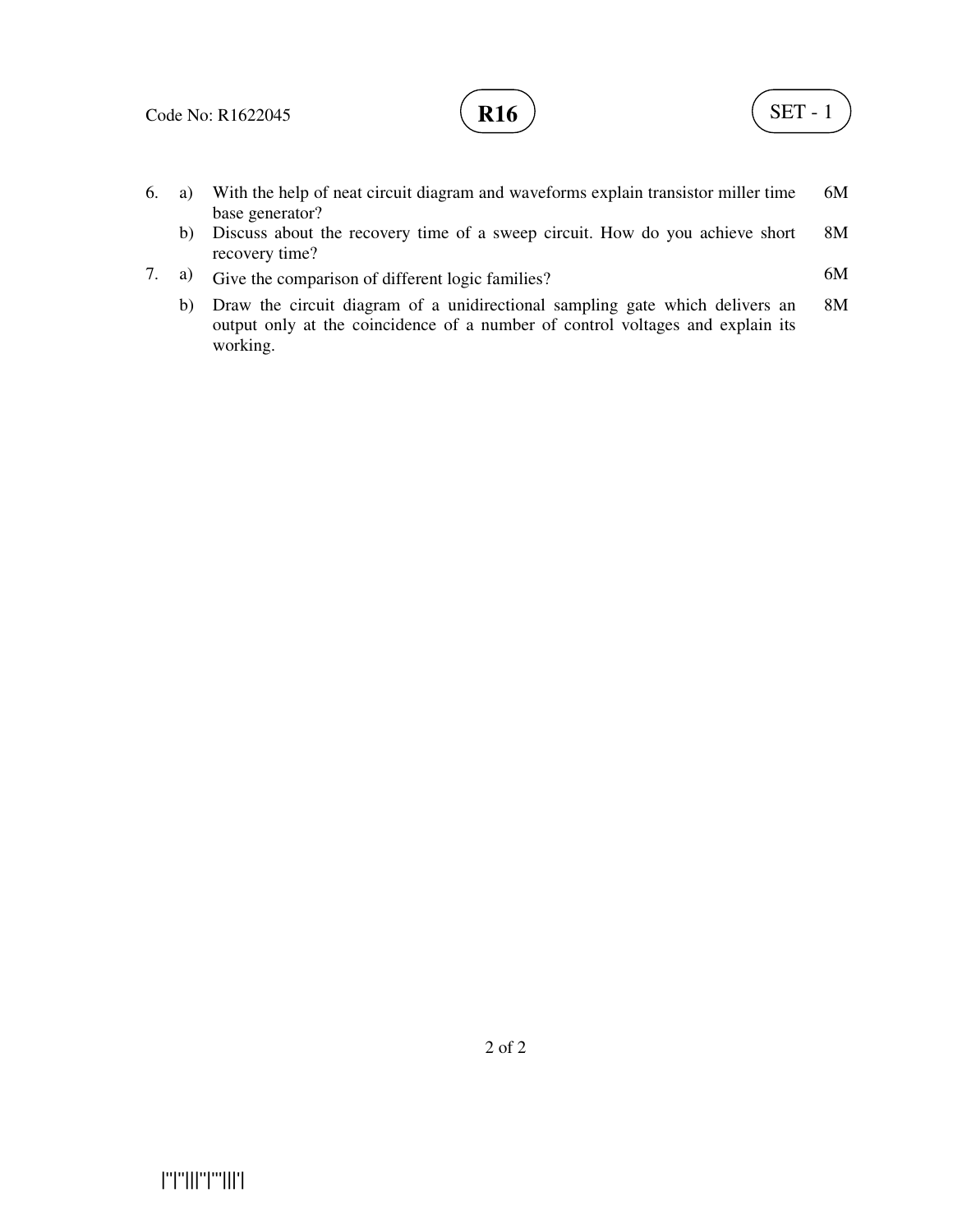

(Com to ECE, EIE, ECC)

Note: 1. Question Paper consists of two parts (**Part-A** and **Part-B)** 2. Answer **ALL** the question in **Part-A**

3. Answer any **FOUR** Questions from **Part-B**

### ~~~~~~~~~~~~~~~~~~~~~~~~~~~~~~~~~~~~~~~~ **PART –A**

| 1. | a) | Explain the fractional tilt of a high pass RC circuit. Write its expression?                                                                                                                                                                                                                                      | 2M |
|----|----|-------------------------------------------------------------------------------------------------------------------------------------------------------------------------------------------------------------------------------------------------------------------------------------------------------------------|----|
|    | b) | State the clamping circuit theorem?                                                                                                                                                                                                                                                                               | 2M |
|    | c) | Define Storage time and Transition time of a diode?                                                                                                                                                                                                                                                               | 3M |
|    | d) | What are commutating capacitors? Why are they required?                                                                                                                                                                                                                                                           | 2M |
|    | e) | Compare the voltage and current time base generator? Give examples.                                                                                                                                                                                                                                               | 2M |
|    | f) | Differentiate between sampling gates and logic gates?                                                                                                                                                                                                                                                             | 3M |
|    |    | <b>PART-B</b>                                                                                                                                                                                                                                                                                                     |    |
| 2. | a) | With the circuit diagram and waveforms explain the operation of RC circuits<br>as Integrators and differentiators for a square wave input                                                                                                                                                                         | 7M |
|    | b) | Draw the different output waveforms of a RC Low Pass circuit when it is<br>applied with Different inputs like (a) Step-voltage input (b) pulse input $C$ )<br>Square input?                                                                                                                                       | 7M |
| 3. | a) | Draw the basic circuit diagram of positive clamper and negative clamper<br>circuits and explain its operation using waveforms?                                                                                                                                                                                    | 7M |
|    | b) | Compare series diode and shunt diode clippers?                                                                                                                                                                                                                                                                    | 7M |
| 4. | a) | Distinguish between unsymmetrical and Symmetrical triggering? Why it is<br>used?                                                                                                                                                                                                                                  | 7M |
|    | b) | Consider the Schmitt trigger with germanium transistor having $h_{fe} = 20$ . The<br>circuit parameter are $V_{cc} = 15V$ , $R_s = 2k\Omega$ , $R_{c1} = 4k\Omega$ , $R_{c2} = 1 k\Omega$ , $R_1 = 3 k\Omega$<br>$R_2 = 10 \text{ k}\Omega$ and $R_e = 6 \text{ k}\Omega$ . Calculate LTP and UTP?                | 7M |
| 5. | a) | Explain how to draw the various waveforms<br>and calculate<br>their<br>volatagelevels in an emitter-coupled monostable multivibrator?                                                                                                                                                                             | 7M |
|    | b) | Design an astable multivibrator to generate a 5kHz square wave with a<br>dutycycle of 60% and amplitude 12v. Use NPN silicon transistors having<br>$h_{FE}(min) = 70$ , $V_{CE}(sat) = 0.3v$ , $V_{BE}(sat) = 0.7v$ , $V_{BE}(cutoff) = 0v$ and RC =<br>2K. Draw the waveforms seen at both collectors and bases. | 7M |
| 6. | a) | With the help of a neat circuit diagram and waveforms, explain the working<br>of a transistor bootstrap time base generator?                                                                                                                                                                                      | 8M |
|    | b) | List out the different methods for generating time base waveforms                                                                                                                                                                                                                                                 | 6M |

|''|''|||''|'''|||'|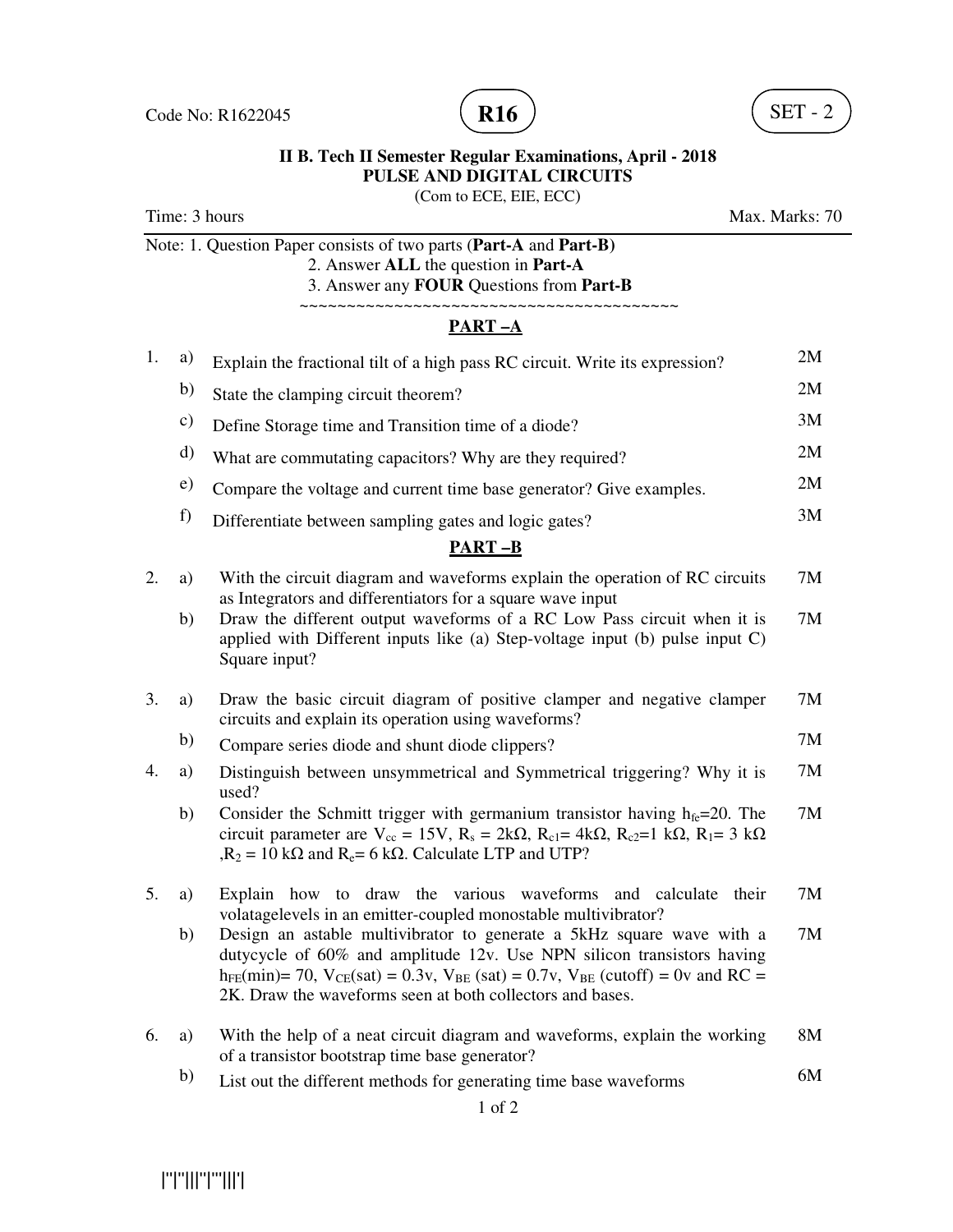### Code No: R1622045

# **R16**  $\left( \text{SET - 2} \right)$

- 7. a) Draw the circuit of FOUR-DIODE sampling gate. Derive expressions for its gain (A) and  $V_{min}$ ? 7M
	- b) Draw and explain the circuit diagram of NAND, NOR gate using DTL logic 7M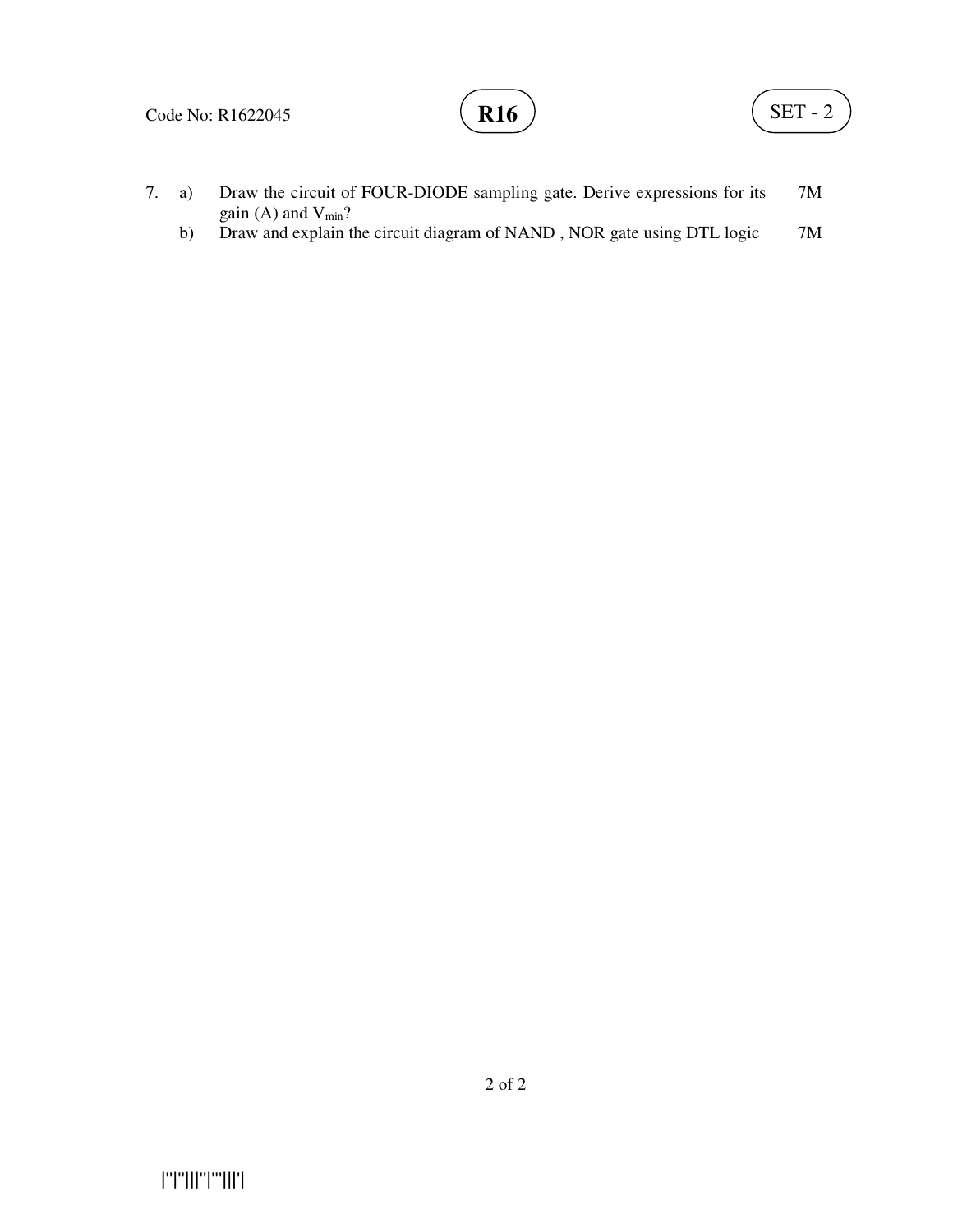



(Com to ECE, EIE, ECC)

Time: 3 hours Max. Marks: 70

Note: 1. Question Paper consists of two parts (**Part-A** and **Part-B)** 2. Answer **ALL** the question in **Part-A**

3. Answer any **FOUR** Questions from **Part-B**

~~~~~~~~~~~~~~~~~~~~~~~~~~~~~~~~~~~~~~~~

# **PART –A**

| 1.               | a)            | Why sinusoidal waveforms are popular?                                                                                                                                                                                                                                                                                                                                                                                                                                                                                                                                                                                                                                  | 2M |
|------------------|---------------|------------------------------------------------------------------------------------------------------------------------------------------------------------------------------------------------------------------------------------------------------------------------------------------------------------------------------------------------------------------------------------------------------------------------------------------------------------------------------------------------------------------------------------------------------------------------------------------------------------------------------------------------------------------------|----|
|                  | b)            | What are the disadvantages of unidirectional diode gate and two-diode gates?                                                                                                                                                                                                                                                                                                                                                                                                                                                                                                                                                                                           | 3M |
|                  | $\mathbf{c})$ | Describe astable multivibrator?                                                                                                                                                                                                                                                                                                                                                                                                                                                                                                                                                                                                                                        | 2M |
|                  | $\mathbf{d}$  | Define diode forward recovery time and diode reverse recovery time?                                                                                                                                                                                                                                                                                                                                                                                                                                                                                                                                                                                                    | 2M |
|                  | e)            | What are the methods of generating a time-base waveform?                                                                                                                                                                                                                                                                                                                                                                                                                                                                                                                                                                                                               | 2M |
|                  | f)            | What do you mean by one-way and two-way clamping?                                                                                                                                                                                                                                                                                                                                                                                                                                                                                                                                                                                                                      | 3M |
|                  |               | <b>PART-B</b>                                                                                                                                                                                                                                                                                                                                                                                                                                                                                                                                                                                                                                                          |    |
| 2.               | a)            | With the help of circuit diagrams, explain the working of RC and RL low-pass<br>circuits?                                                                                                                                                                                                                                                                                                                                                                                                                                                                                                                                                                              | 7M |
|                  | b)            | Write short notes on: (i) RL circuits, (ii) RLC series circuits, (iii) RLC parallel<br>circuits, and (iv) Ringing circuits                                                                                                                                                                                                                                                                                                                                                                                                                                                                                                                                             | 7M |
| 3.               | a)            | With the help of a neat circuit diagram, explain the working of a two-level<br>clipper?                                                                                                                                                                                                                                                                                                                                                                                                                                                                                                                                                                                | 7M |
|                  | b)            | Draw the circuit of a shunt diode positive peak clipper. Assume $R_f = 50\Omega$ ,<br>$V_y=0.6V$ , R <sub>r</sub> =2M $\Omega$ , R=20K $\Omega$ and V <sub>R</sub> =+15V. Sketch the<br>transfer<br>characteristics when the input voltage varies between $-20V$ and $+20V$ .<br>Indicate the slopes, voltage levels $V_0$ (max) and $V_0$ (min) and the region where<br>the diode conducts. Also sketch the input/output waveforms, if a sine wave of<br>20V peak is applied as an input. If a load resistance of $30K\Omega$ is connected<br>across the output terminals, sketch the transfer characteristics and the output<br>wave for a 20V peak sine wave input? | 7M |
| $\overline{4}$ . | a)            | Briefly explain about: (i) Diode switching and (ii) Transistor switching times                                                                                                                                                                                                                                                                                                                                                                                                                                                                                                                                                                                         | 6M |
|                  | b)            | With the help of a neat circuit diagram, explain the working of fixed-bias<br>binary? Draw its waveforms.                                                                                                                                                                                                                                                                                                                                                                                                                                                                                                                                                              | 8M |
| 5.               | a)            | Describe a monostable multivibrator and draw the neat diagram with<br>waveforms and explain operation of the collector coupled monostable<br>multivibrator?                                                                                                                                                                                                                                                                                                                                                                                                                                                                                                            | 7M |
|                  | b)            | Design the Astable Multivibrator to generate 1 KHz square wave. The supply<br>voltage $V_{CC}$ =10V, $I_{C(sat)}$ =10mA, $h_{FE}$ =50 and assume Si transistors.                                                                                                                                                                                                                                                                                                                                                                                                                                                                                                       | 7M |
| 6.               | a)            | What are the general features of time base signal? Explain                                                                                                                                                                                                                                                                                                                                                                                                                                                                                                                                                                                                             | 6M |
|                  | b)            | Derive the expression for frequency of oscillations of UJT relaxation oscilator                                                                                                                                                                                                                                                                                                                                                                                                                                                                                                                                                                                        | 8M |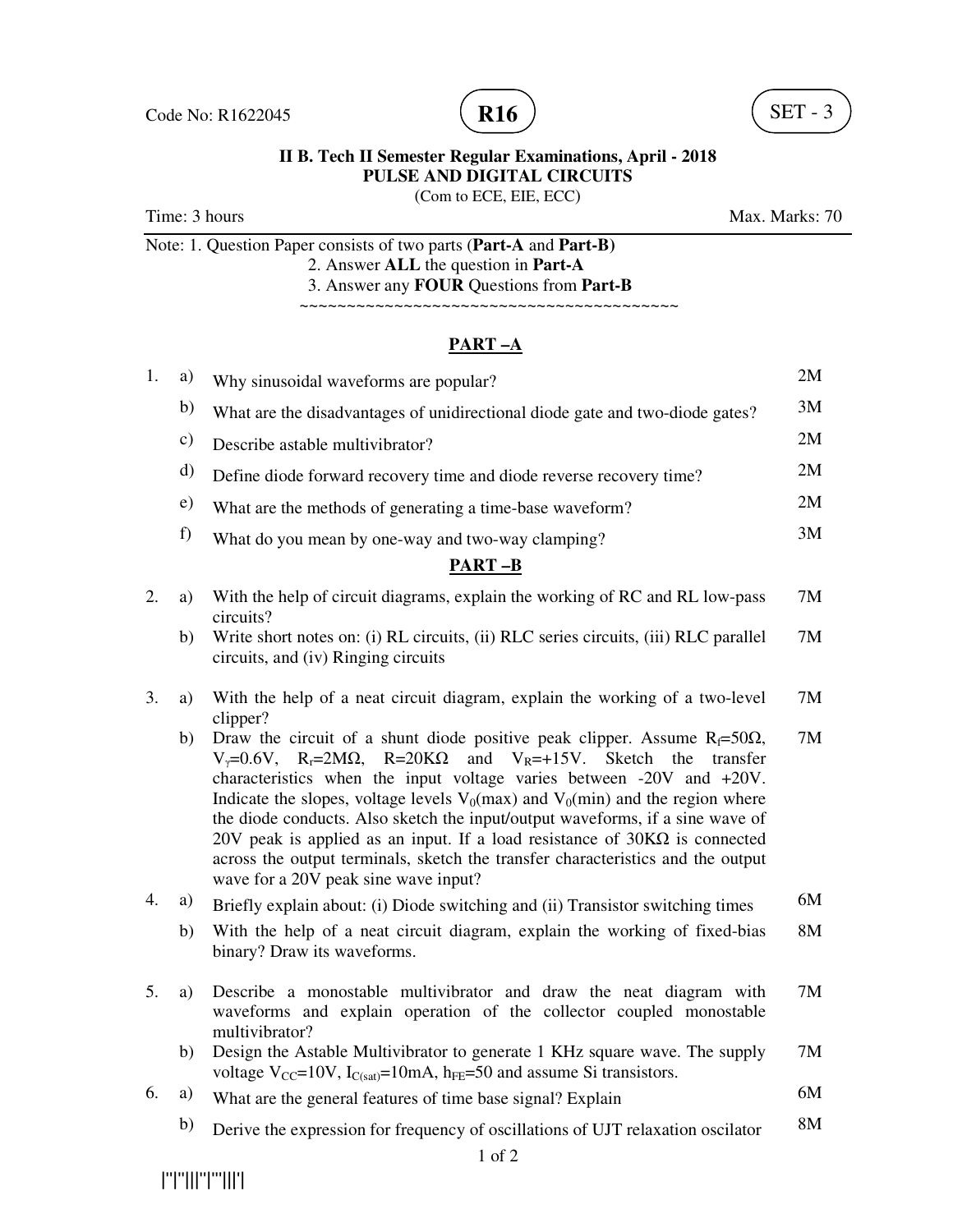## Code No: R1622045

7. a) With the help of a neat diagram, explain the working of a six-diode gate? 6M b) Draw a TTL NAND gate and explain its operation 8M

2 of 2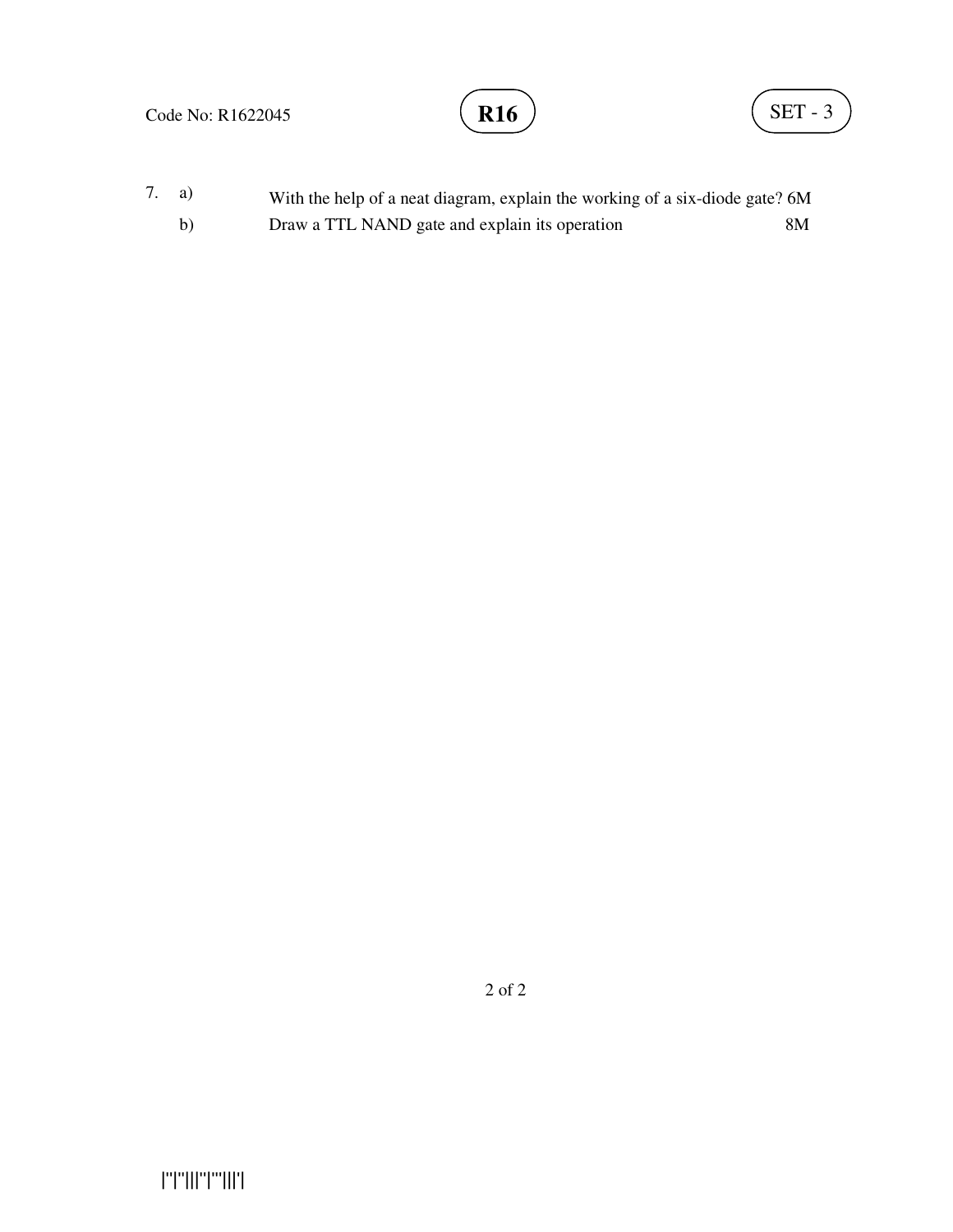

(Com to ECE, EIE, ECC)

Time: 3 hours Max. Marks: 70 Note: 1. Question Paper consists of two parts (**Part-A** and **Part-B)** 2. Answer **ALL** the question in **Part-A** 3. Answer any **FOUR** Questions from **Part-B** ~~~~~~~~~~~~~~~~~~~~~~~~~~~~~~~~~~~~~~~~ **PART –A** 1. a) What do you mean by time constant of a circuit? 3M b) What is the difference between the clipping and clamping? 2M c) Define the terms UTP and LTP? 2M d) Give other names of monostable multivibrator and write any two applications of monostable multivibrator 2M e) Define the terms: (i) slope error, (ii) displacement error and (iii) transmission error? 2M f) What are the merits and demerits of TTL logic? 3M **PART –B** 2. a) Describe the relationship between rise time and RC time constant of a low pass RC circuit? 7M b) Explain the response of RC High Pass circuit for the following input waveforms A) Step B) Pulse 7M 3. a) Give the circuits of different types of shunt clippers and explain their operation with the help of their transfer characteristics? 6M b) Describe what is clamping operation? State and prove the clamping circuit theorem? 8M 4. a) Discuss about the design of Transistor as a switch? 7M b) Design collector coupled fixed-bias Bistable Multivibrator to operate from  $\pm 6V$  supply. Given  $I_C(sat) = 1mA$ ,  $h_{FF} = 35$ . Assume Si transistor. 7M 5. a) Explain with the help of neat circuit diagram the principle of operation of monostable multivibrator, and derive an expression for pulse width? 7M b) Design a collector coupled astable multivibrator to meet the following Specifications: f=10KHZ,  $V_{CC}$ =12V, IC(sat)=4mA and h<sub>FE</sub>(min)=20.Assume that  $V_{CE}$  (sat)=0.3V and  $V_{BE}$  (sat)=0.7V. 7M 6. a) List out applications of voltage time base generator 6M b) Compare the voltage and current time base generator? Give examples and explain the basic principles of miller and bootstrap time-base generators? 8M

1 of 2